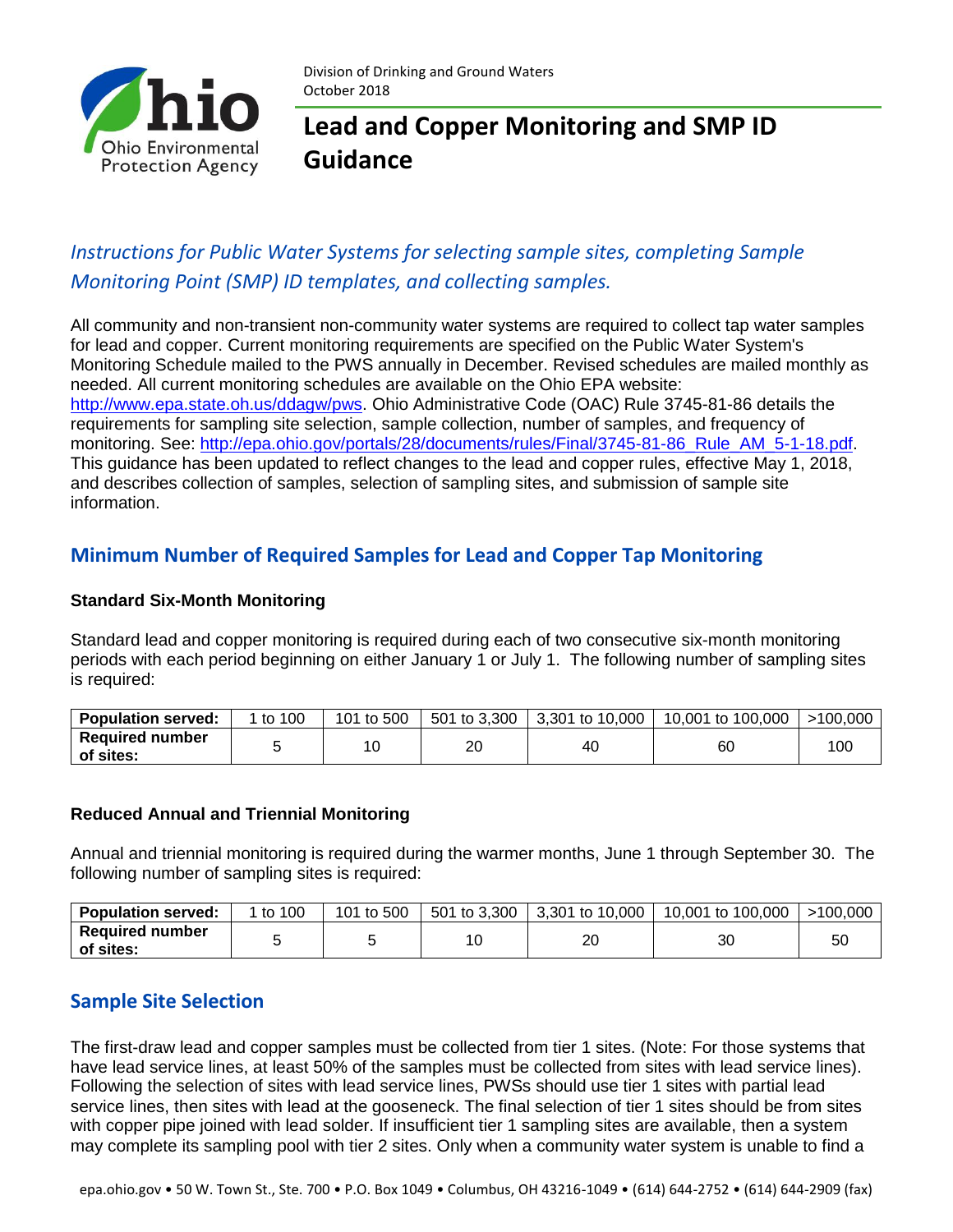sufficient number of tier 1 and tier 2 sampling sites may tier 3 sites be used. The various tiers are defined as follows:

#### **Community Water System sampling sites**

**Tier 1** - Single family structures that contain copper pipes with lead solder installed between January 1, 1983 and December 31, 1988\* or contain lead pipes or are served by lead service lines. Multiple family residences (MFH) with such piping can be included if MFHs are at least 20 percent of the structures served by the water system. Residences with point-of-use or point-of-entry devices, such as water softeners, are usually excluded.

**Tier 2** - Buildings, including multiple-family residences, that contain copper pipes with lead solder installed between January 1, 1983 and December 31, 1988\* or contain lead pipes or are served by lead service lines.

**Tier 3** - Single family residences that contain copper pipes with lead solder installed before January 1, 1983.

#### **Non-Transient Non-Community Water System sampling sites**

**Tier 1** - Buildings that contain copper pipes with lead solder\* installed between January 1, 1983 and December 31, 1988\* or contain lead pipes or are served by lead service lines.

**Tier 2** - Buildings that contain copper pipes with lead solder installed before 1983.

\*Effective May 1, 2018, the Tier 1 definitions changed from "copper pipes with lead solder installed after 1982" to "copper pipes with lead solder installed after 1982 and before 1989." Locations previously considered Tier 1 may no longer meet the Tier 1 definition. PWSs should evaluate their sampling pool and identify additional Tier 1 locations as necessary.

Beginning in 2018 PWSs must update tier 1 sites in the sampling pool to meet the new definition. Sites containing copper pipes with lead solder installed after December 31, 1988 will no longer count for compliance with tier 1 site selection requirements.

#### **Special cases**

- Some water systems do not serve enough residences or buildings with lead or soldered copper pipes to fill their sampling pool with tiered sampling sites. Examples include a mobile home park with mobile homes that have plastic piping or a factory or office building with galvanized piping, plastic piping, or copper piping with no lead solder. Such water systems still must monitor for lead and copper; if available, these systems should select sampling sites with brass faucets. Otherwise, select representative locations throughout the distribution system. These locations will be designated "Tier Other."
- Small PWSs with less than 5 taps shall collect at least one sample from each tap and then collect additional samples from those taps on different days during the monitoring period to meet the required number of sites.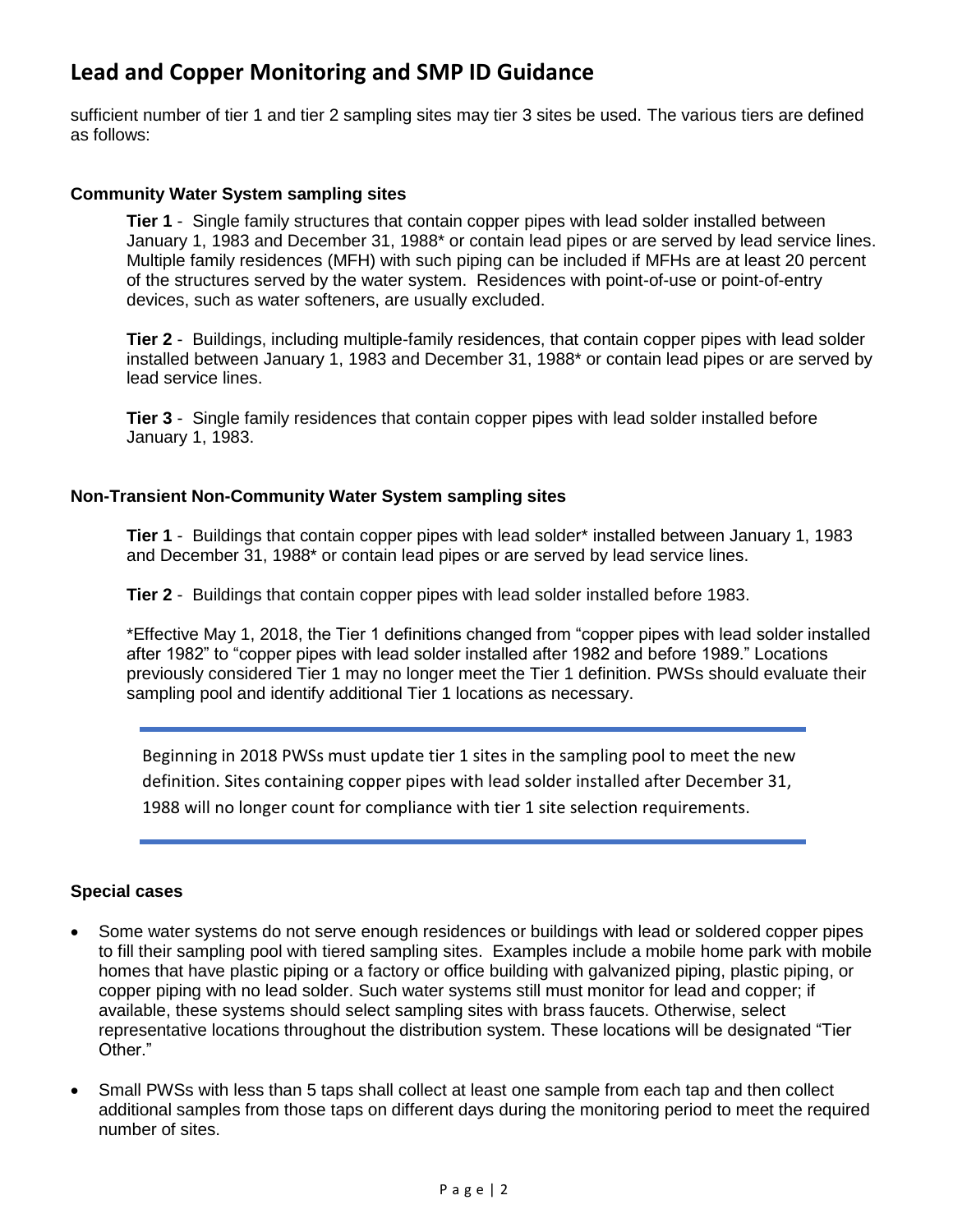- Public water systems with centralized water softening must collect samples during normal operating conditions.
- Home or point of use devices that are not controlled by the public water system can be problematic (e.g., softeners). Sites with these devices should not be used unless no other alternatives are available.

### **Sample Monitoring Point (SMP) ID Spreadsheet**

The 2018 revised lead and copper rules include new notification deadlines and requirements for lead and copper sample results that apply to both the PWS and Ohio EPA. Each PWS must identify unique SMP IDs for all lead and copper sample sites. The SMP IDs follow a standard format, LC201, LC202 etc., are associated with specific consumer addresses within the PWS, and include specific contact information (phone numbers, email addresses) for the consumers at a sample site. Additional information about the sample site will help Ohio EPA and the PWS with evaluating sample results and verifying tier levels. This requirement applies to all community and non-transient non-community public water systems. Ohio EPA has prepared an SMP ID spreadsheet template to capture the required information. It is the responsibility of the PWS to maintain sample site information and to provide updated sample site information to Ohio EPA. The routine sampling sites used for lead and copper tap monitoring should remain the same for each monitoring period. If there is an unavoidable reason for changing routine sites, the PWS must provide written explanation to Ohio EPA.

### **SMP ID Template**

An SMP ID spreadsheet must be completed and submitted to Ohio EPA prior to lead and copper monitoring. The SMP ID spreadsheet template is available for download at: [http://epa.ohio.gov/ddagw/pws/leadandcopper.aspx.](http://epa.ohio.gov/ddagw/pws/leadandcopper.aspx) Instructions for each column of the spreadsheet are detailed in the table below. Complete a row for each sample site using all available information.

PWSs should have sites identified for the minimum number of required sites for standard 6-month monitoring (listed above). This will provide backup sites if the PWS is on reduced annual or triennial monitoring and provide the correct number of sites if the PWS returns to 6-month monitoring.

Required fields, designated by a "Yes" in the table and an asterisk on the Excel spreadsheet, must be completed. When required fields for tier determination are completed, the "Tier Site" field will be automatically generated.

| <b>Column Title</b><br><u>in</u><br><b>Spreadsheet</b> | <b>Required</b><br>Field? | <b>Detailed Instructions</b>                                                                                                                                                                                                                                               |
|--------------------------------------------------------|---------------------------|----------------------------------------------------------------------------------------------------------------------------------------------------------------------------------------------------------------------------------------------------------------------------|
| <b>PWS ID</b>                                          | Yes                       | Public water system ID number. Starts with "OH" and followed by 7<br>numbers. Reference the PWS ID on nearly any communication with<br>Ohio EPA Division of Drinking and Ground Waters. Included in<br>Monitoring Schedules, reminder postcards, or letters from Ohio EPA. |
| <b>PWS Name</b>                                        | Yes                       | <b>Public Water System Name</b>                                                                                                                                                                                                                                            |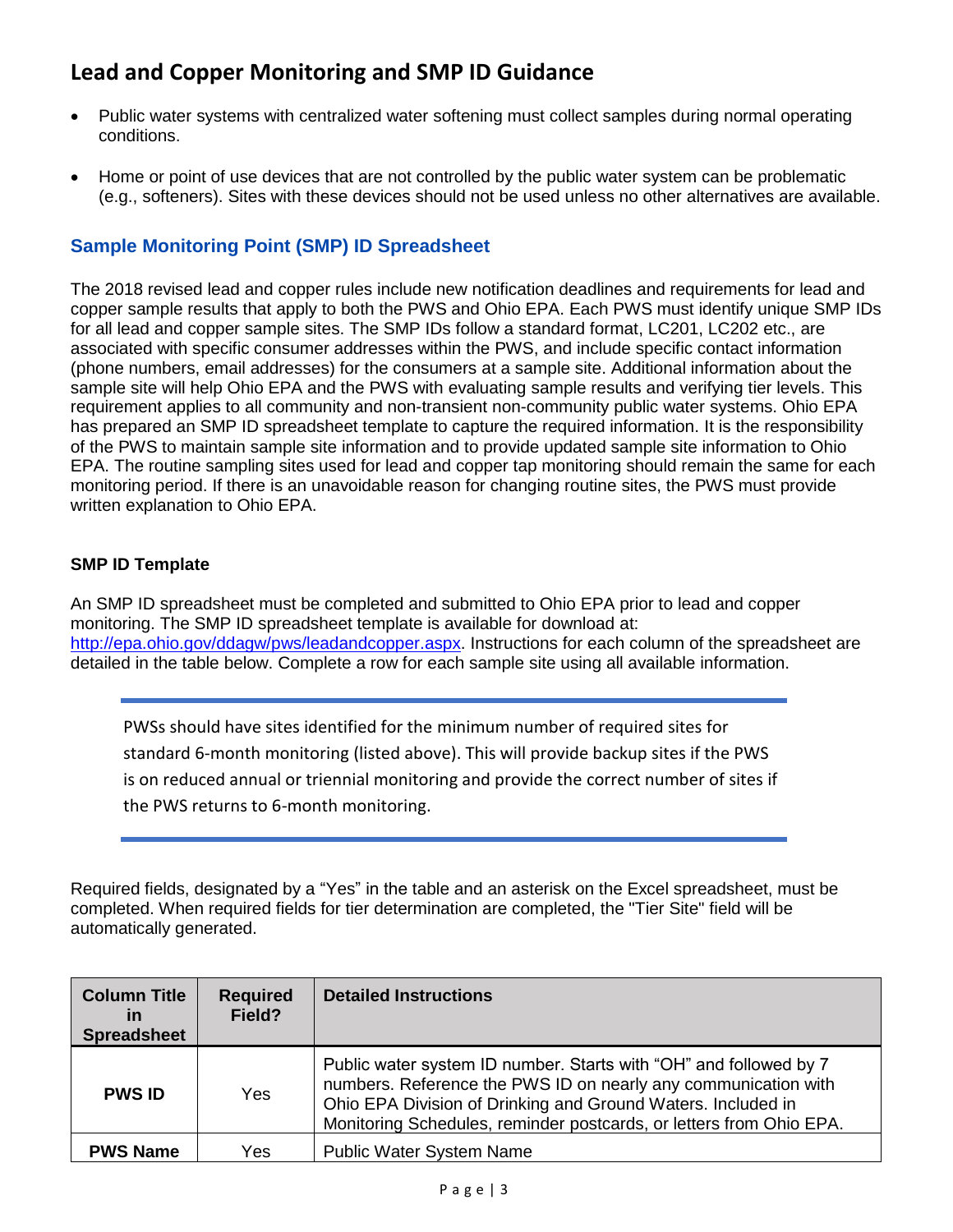| <b>PWS Type</b>                                      | Yes       | Community (Community public water system) or NTNC (Non-transient<br>non-community public water system). Click on drop arrow to the right of<br>the cell to drop down a list of possible selections. This field is required<br>for tier determination.                                                 |  |
|------------------------------------------------------|-----------|-------------------------------------------------------------------------------------------------------------------------------------------------------------------------------------------------------------------------------------------------------------------------------------------------------|--|
| <b>SMP ID</b>                                        | Yes       | Sample Monitoring Point ID. This field is pre-populated with sequential<br>SMP IDs from LC201 through LC300. Additional rows may be added as<br>needed. Compliance monitoring sites should each have a unique SMP<br>ID. Special purpose monitoring sites do not need to be included on this<br>list. |  |
| <b>Tier Site</b><br>(Automatic!)                     | Automatic | Tier level of sample site (Tier 1, Tier 2, Tier 3 or Other).                                                                                                                                                                                                                                          |  |
| <b>Street</b><br><b>Address</b>                      | Yes       | Street address of sample location, or facility for NTNC                                                                                                                                                                                                                                               |  |
| City                                                 | Yes       | City name for the sample site location, or facility for NTNC                                                                                                                                                                                                                                          |  |
| <b>State</b>                                         | Yes       | OH                                                                                                                                                                                                                                                                                                    |  |
| Zip                                                  | Yes       | Five-digit zip code for the sample site location, or facility for NTNC                                                                                                                                                                                                                                |  |
| <b>Tap Location</b>                                  | Yes       | Location within dwelling/building where sample is collected. For<br>example: restroom, kitchen, or drinking fountain.                                                                                                                                                                                 |  |
| <b>Resident</b><br><b>Name</b>                       | Yes       | First and last name of occupant at sample location. For nursing homes,<br>schools or businesses, provide one contact person and phone number.<br>This can be the same for all sample locations.                                                                                                       |  |
| <b>Resident</b><br>(Home)<br>Phone #                 | Yes       | Phone number (including area code) for occupant at sample location. At<br>least one number for home or cell is required. For nursing homes,<br>schools or businesses, provide one contact person and phone number.<br>This can be the same for all sample locations.                                  |  |
| <b>Resident</b><br>(Cell) Phone<br>#                 | Yes       | Phone number (including area code) for occupant at sample location. At<br>least one number for home or cell is required. For nursing homes,<br>schools or businesses, provide one contact person and phone number.<br>This can be the same for all sample locations.                                  |  |
| <b>Resident</b><br><b>Email</b>                      | No        | Full email address of occupant at sample location                                                                                                                                                                                                                                                     |  |
| <b>Plumbing</b><br><b>Age Year</b>                   | <b>No</b> | Actual year of plumbing installation.                                                                                                                                                                                                                                                                 |  |
| <b>Plumbing</b><br>Age                               | Yes       | Plumbing installation date range for the location. Click on drop arrow to<br>the right of the cell to drop down a list of possible selections. Select the<br>date range for the date of interior plumbing installation:                                                                               |  |
|                                                      |           | Age $\leq$ 82 for plumbing installed before January 1, 1983<br>$\bullet$                                                                                                                                                                                                                              |  |
|                                                      |           | 83 ≤ Age ≤ 88 for plumbing installed between January 1, 1983<br>and December 31, 1988.                                                                                                                                                                                                                |  |
|                                                      |           | 89 ≤ Age for plumbing installed after December 31, 1988.<br>$\bullet$                                                                                                                                                                                                                                 |  |
|                                                      |           | This field is required for tier determination.                                                                                                                                                                                                                                                        |  |
| <b>Type of</b><br><b>Interior</b><br><b>Plumbing</b> | Yes       | Type of plumbing inside structure. Click on drop arrow to the right of the<br>cell to drop down a list of possible selections. Options include plastic,<br>copper, lead, galvanized, PEX, or Cast iron. This field is required for tier<br>determination.                                             |  |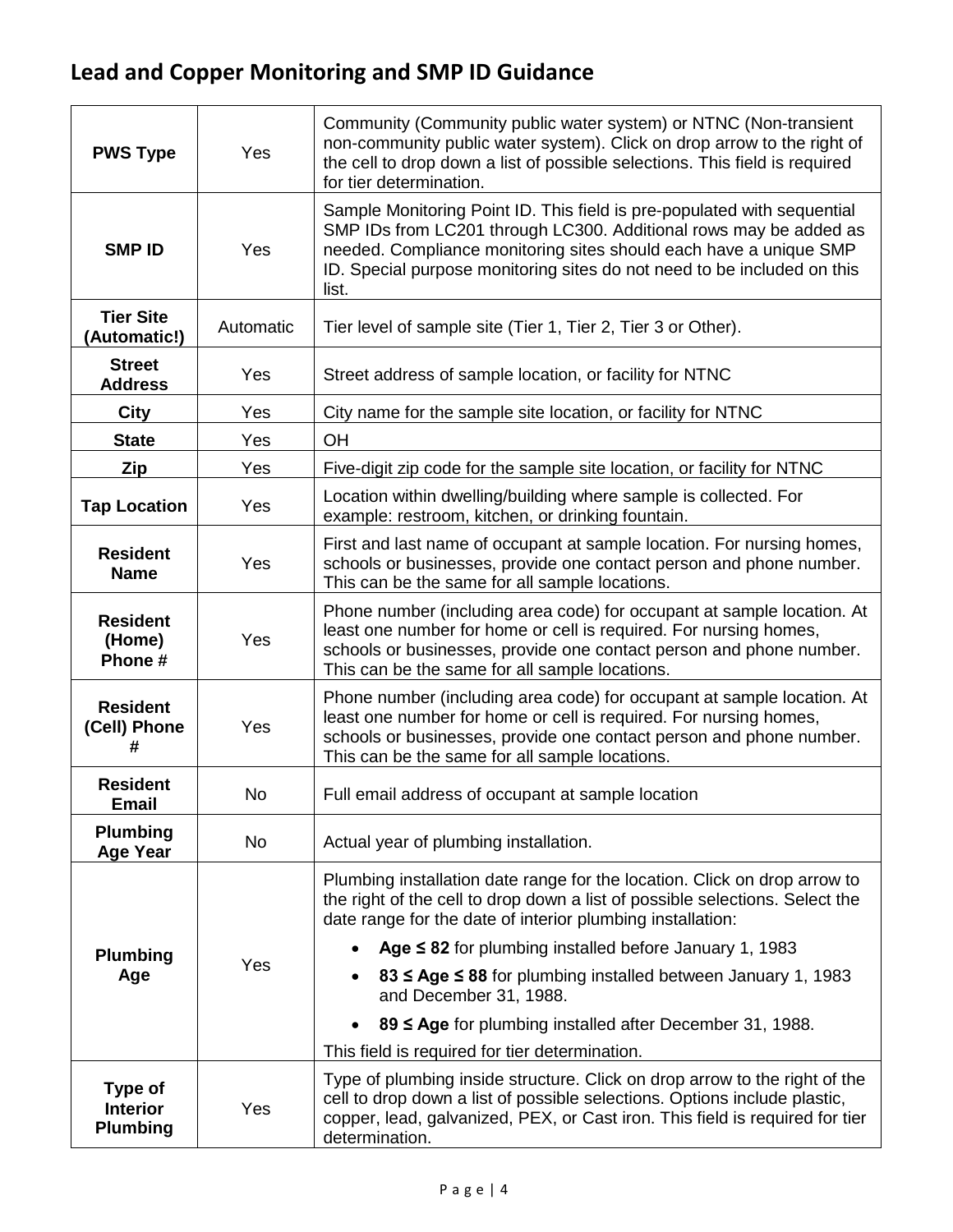| <b>Service Line</b><br><b>Material</b> | Yes.       | Type of pipe material connecting the dwelling/building to a water main.<br>Click on drop arrow to the right of the cell to drop down a list of possible<br>selections. Options include lead, copper, or other. This field is required<br>for tier determination.                                             |
|----------------------------------------|------------|--------------------------------------------------------------------------------------------------------------------------------------------------------------------------------------------------------------------------------------------------------------------------------------------------------------|
| <b>Structure</b><br><b>Type</b>        | <b>Yes</b> | Type of structure at the sample site. Click on drop arrow to the right of<br>the cell to drop down a list of possible selections. Options include SFH<br>(Single family home), MFH (Multi-family home), or BLDG (Building:<br>office, school, business, etc.) This field is required for tier determination. |

### **After Completing the Template**

After completing the SMP ID Template, save a copy of the Excel file for your records (and future updating) and email one Excel file per PWS to the appropriate Ohio EPA District Office. Once the completed template is received by Ohio EPA, the information will be uploaded to our database.

### **Updating SMP IDs**

Send any changes to the sample site information provided in the SMP ID Template to Ohio EPA. Update the Excel file with the new information and email the revised SMP ID spreadsheet to the appropriate district office. Do not delete or replace locations on the SMP ID spreadsheet, even if the PWS does not intend to sample at that location. Instead, add new locations at the bottom of the existing list.

When adding new sites, continue the SMP ID numbering sequentially (i.e. if the existing SMP ID spreadsheet ends with LC215, add new locations beginning with LC216, LC217, LC218, etc.) Do not replace existing SMP IDs.

### **Sample Collection**

Once acceptable sampling sites have been selected and the completed Lead and Copper SMP ID Template has been submitted to Ohio EPA, the same sampling locations should be used for each subsequent monitoring period. If the locations that are sampled change from one monitoring period to the next (such as if a resident is no longer willing to participate), notify your district office representative of the change in sampling locations and the reason for the change. If locations must be added to the SMP ID spreadsheet, follow the instructions above for site selection and spreadsheet updates.

The PWS owner/operator is strongly encouraged to verify that samples collected by customers are collected from appropriate locations prior to submission to laboratories. Samples collected from unknown or unacceptable taps, such as hot water faucets, showers, mop sinks, hose bibs, etc., should not be submitted to the laboratory for analysis. If samples from these locations are analyzed, their results will be used in the calculation of the lead and copper 90<sup>th</sup> percentiles and cannot be invalidated.